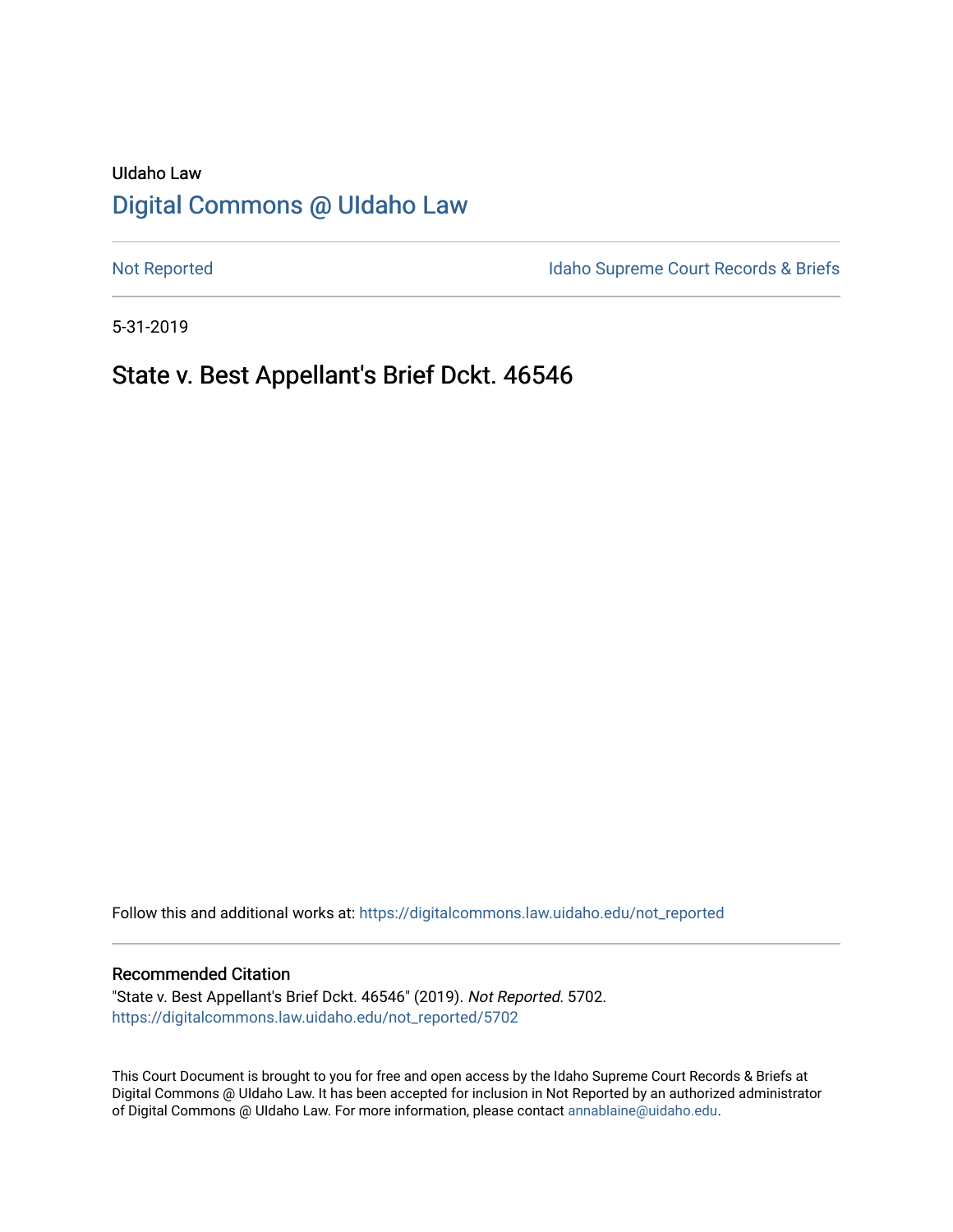Electronically Filed 5/31/2019 9:21 AM Idaho Supreme Court Karel Lehrman, Clerk of the Court By: Brad Thies, Deputy Clerk

### IN THE SUPREME COURT OF THE STATE OF IDAHO

| <b>STATE OF IDAHO,</b> |                          |
|------------------------|--------------------------|
|                        | NO. 46546-2018           |
| Plaintiff-Respondent,  |                          |
|                        | KOOTENAI COUNTY          |
|                        | NO. CR-2017-4062         |
| v.                     |                          |
|                        |                          |
| PAUL CHRISTOPHER BEST, | <b>APPELLANT'S BRIEF</b> |
|                        |                          |
| Defendant-Appellant.   |                          |
|                        |                          |

### BRIEF OF APPELLANT

### APPEAL FROM THE DISTRICT COURT OF THE FIRST JUDICIAL DISTRICT OF THE STATE OF IDAHO, IN AND FOR THE COUNTY OF KOOTENAI

### HONORABLE RICH CHRISTENSEN District Judge

**ERIC D. FREDERICKSEN**  State Appellate Public Defender I.S.B. #6555

SALLY J. COOLEY Deputy State Appellate Public Defender **I.S.B.** #7353 322 E. Front Street, Suite 570 Boise, Idaho 83702 Phone: (208) 334-2712 Fax: (208) 334-2985 E-mail: documents@sapd.state.id.us

**ATTORNEYS FOR DEFENDANT-APPELLANT**  **KENNETH K. JORGENSEN**  Deputy Attorney General Criminal Law Division P.O. Box 83720 Boise, Idaho 83720-0010 (208) 334-4534

ATTORNEY FOR PLAINTIFF-RESPONDENT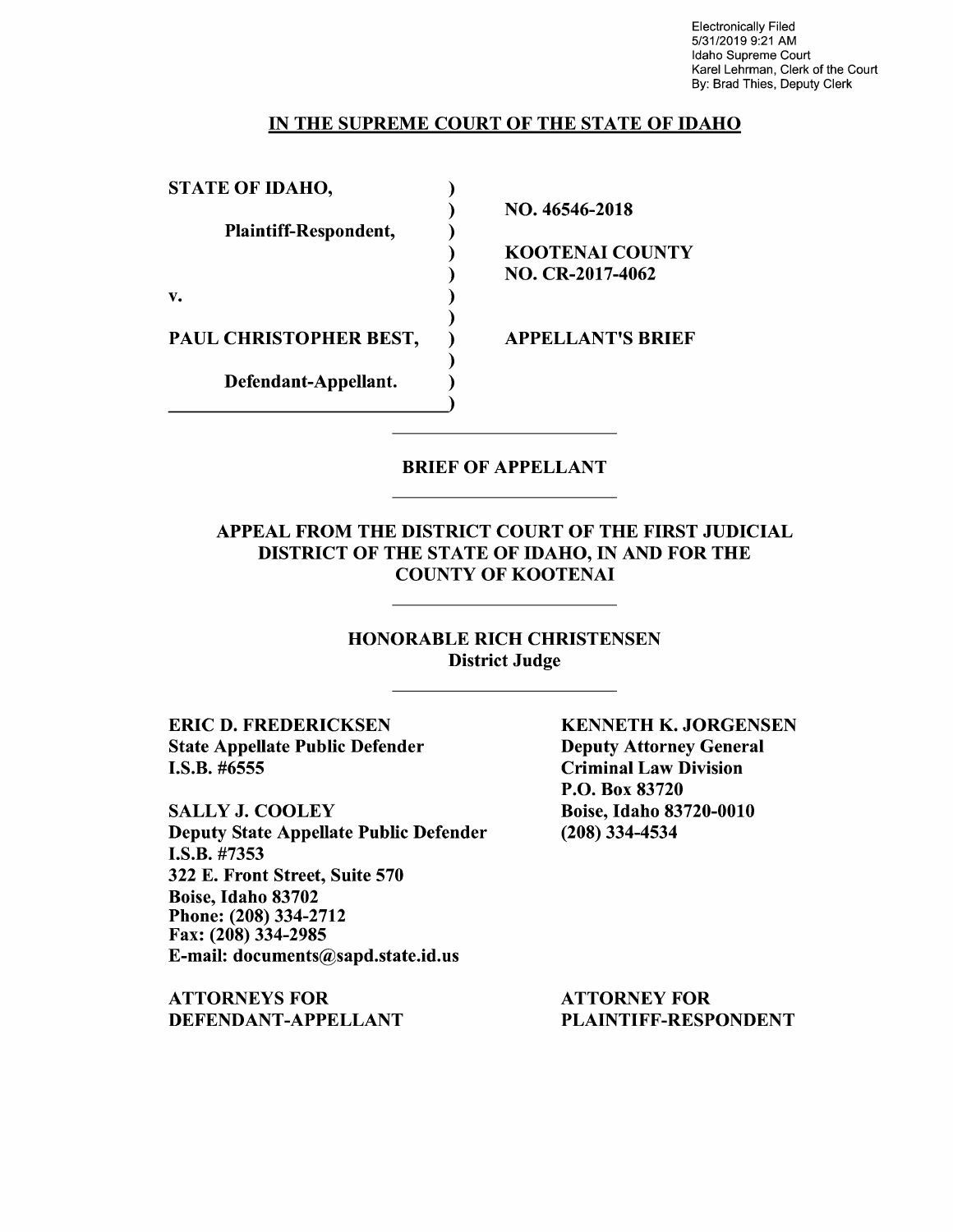# **TABLE OF CONTENTS**

| Statement of the Facts and                                                                                                              |
|-----------------------------------------------------------------------------------------------------------------------------------------|
|                                                                                                                                         |
|                                                                                                                                         |
|                                                                                                                                         |
|                                                                                                                                         |
|                                                                                                                                         |
| C. The District Court Erred In Ordering Restitution For The Gun Where<br>The State Failed To Establish The Market Value Of The Gun With |
|                                                                                                                                         |
|                                                                                                                                         |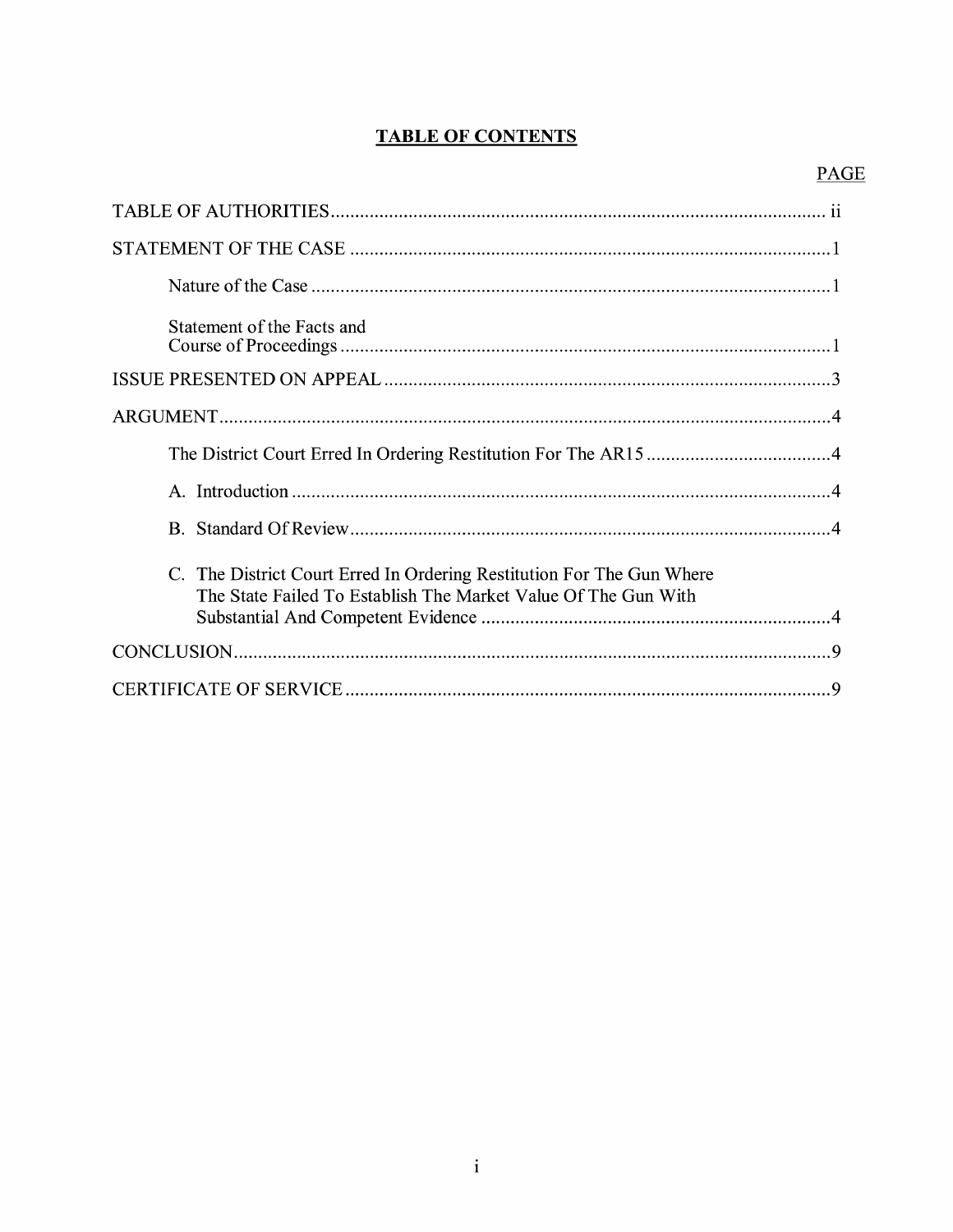# **TABLE OF AUTHORITIES**

# Cases

# **Statutes**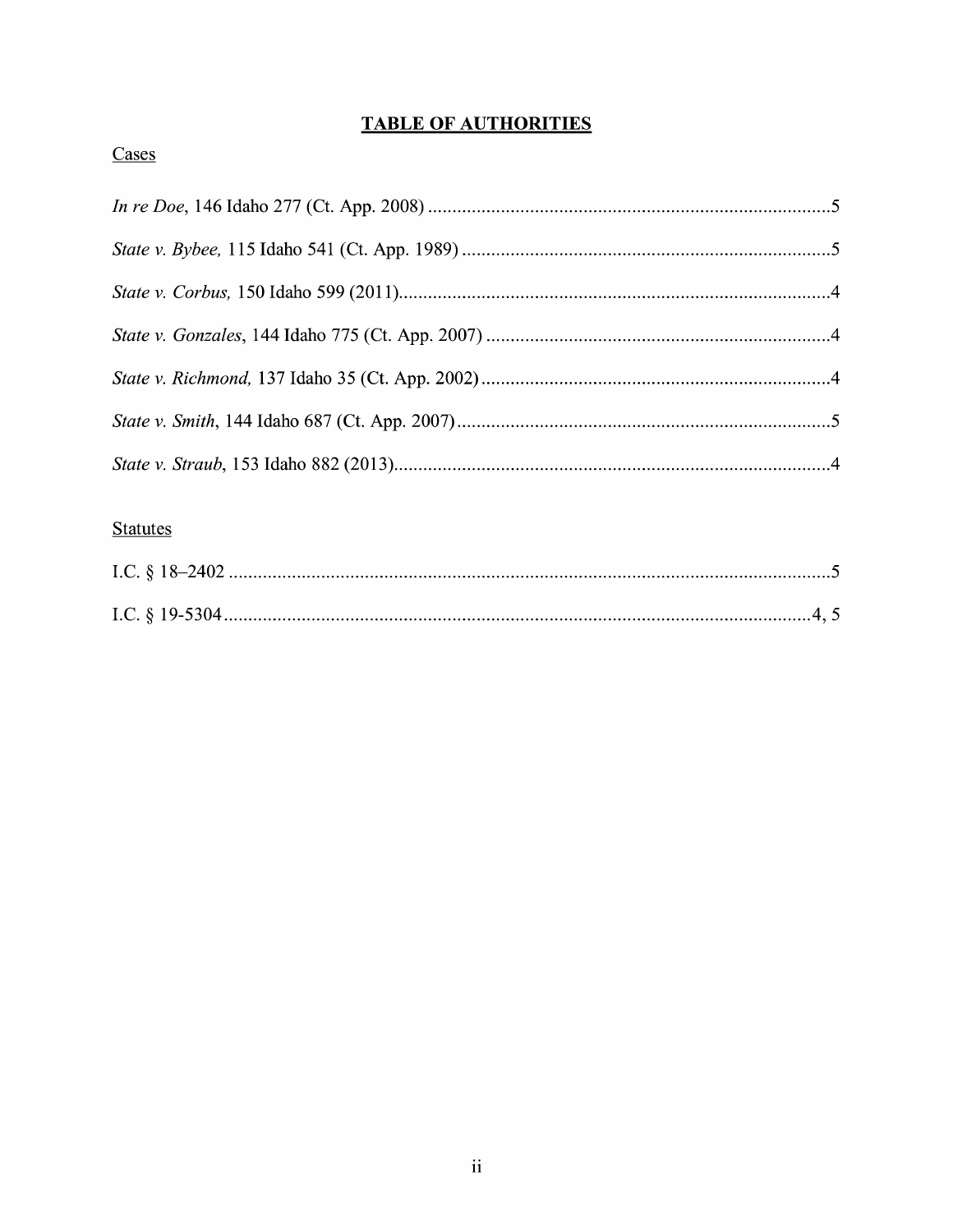#### STATEMENT OF THE CASE

#### Nature of the Case

Paul Best appeals from the district court's restitution order requiring him to pay restitution in the amount of \$2,860. The district court erred in awarding restitution of \$1,300 for a stolen gun—a 2009 AR15—because the State did not present any evidence at the restitution hearing regarding either the market value of the gun at the time and place of the crime, or the replacement cost of the gun within a reasonable time after the crime.

#### Statement of the Facts and Course of Proceedings

On August 20, 2016, Paul Best's girlfriend, Sadie Hammond, broke up with him. (Presentence Investigation  $(PSI)$ , pp.5-6.) At the time, Mr. Best was nineteen years old and living with Ms. Hammond in a guest house at her parents' residence. (PSI, p.5.) A month after he moved out of the guest house, Mr. Best returned to a shop on the Hammond property and took several guns belonging to Ms. Hammond's father, Chad Hammond, including an AR15. (PSI, pp.3-6.) A month later, Mr. Best again took items, including ammunition from the shop. (PSI, p.6.) Mr. Best told officers that he sold the guns and ammunition. (PSI, pp.6-7.) Everything except the AR15, its ammunition, a Cabela's game camera, and a piggy bank containing change, was recovered by law enforcement. (PSI, pp.3-4.) Mr. Best was charged by Information with burglary and grand theft of a firearm. (R., pp.50-51, 57-58.)

Pursuant to a plea agreement, Mr. Best pled guilty to one count of burglary and the remaining counts were dismissed. (R., pp.61-66.) As part of the plea agreement, the parties agreed that Mr. Best would waive his right to appeal from the judgment of conviction, he would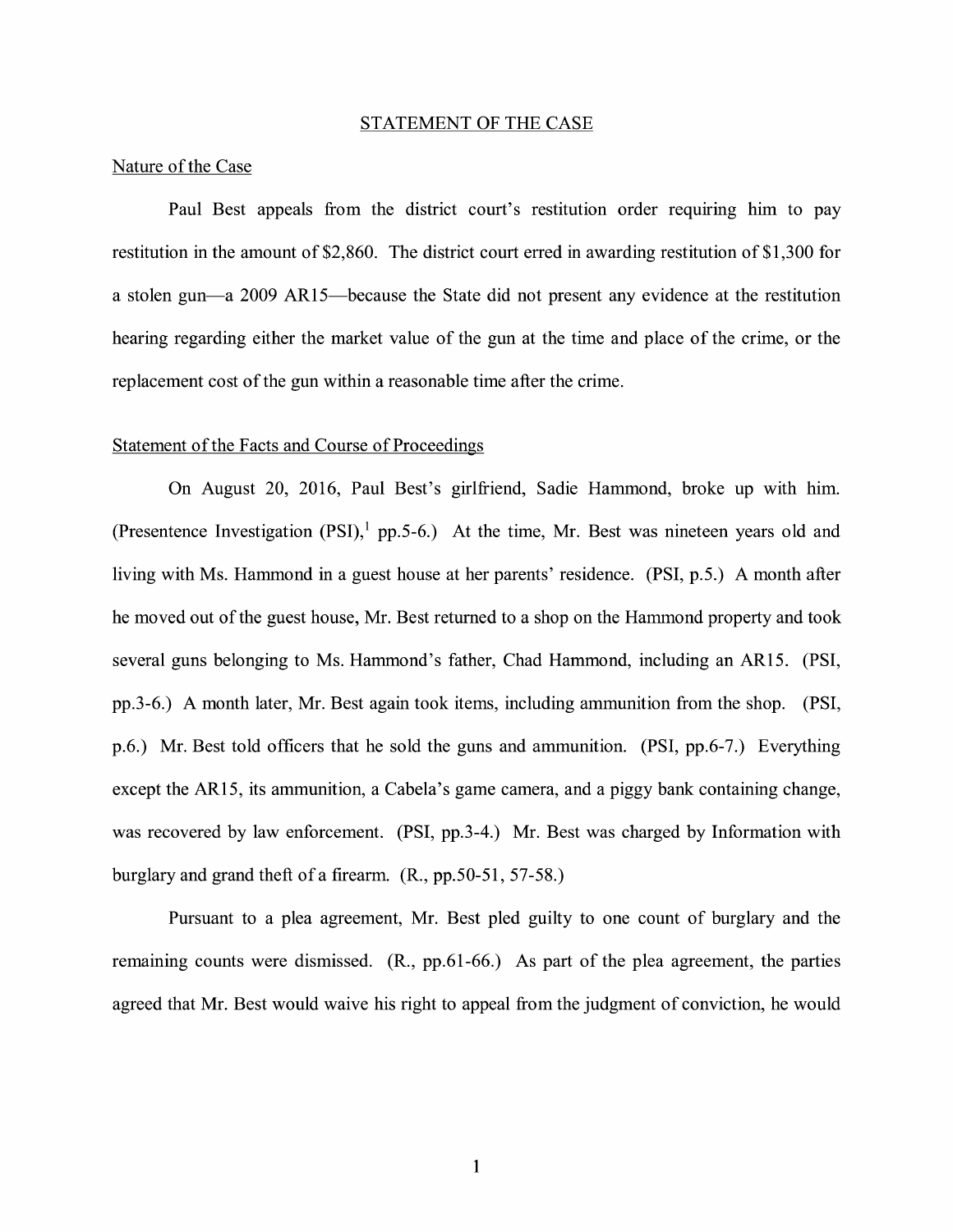pay restitution, and he would not be charged in federal court. (R., pp.61, 63, 70.) At sentencing, the district court sentenced Mr. Best to five years, with two years fixed, but retained jurisdiction. (R., pp.86-89.) After a period of retained jurisdiction, Mr. Best was placed on probation for three years. (R., pp.103-07.)

Six months after the original judgment of conviction was entered, the State filed a memorandum of restitution requesting \$3,990.00. (R., pp.90-93.) Mr. Best objected to the amount of restitution. (R., pp.95-96.) Following a hearing, the district court entered a memorandum decision and order concluding that Mr. Best owed restitution in the amount of \$2,860. (9/26/18 Tr., p.36, Ls.2-24; R., pp.112-13.)

Thereafter, Mr. Best filed a Notice of Appeal. (R., pp. 114-16.)

<sup>&</sup>lt;sup>1</sup> Appellant's use of the designation "PSI" includes the packet of documents grouped with the electronic copy of the PSI, and the page numbers cited refer to the corresponding page of the electronic file.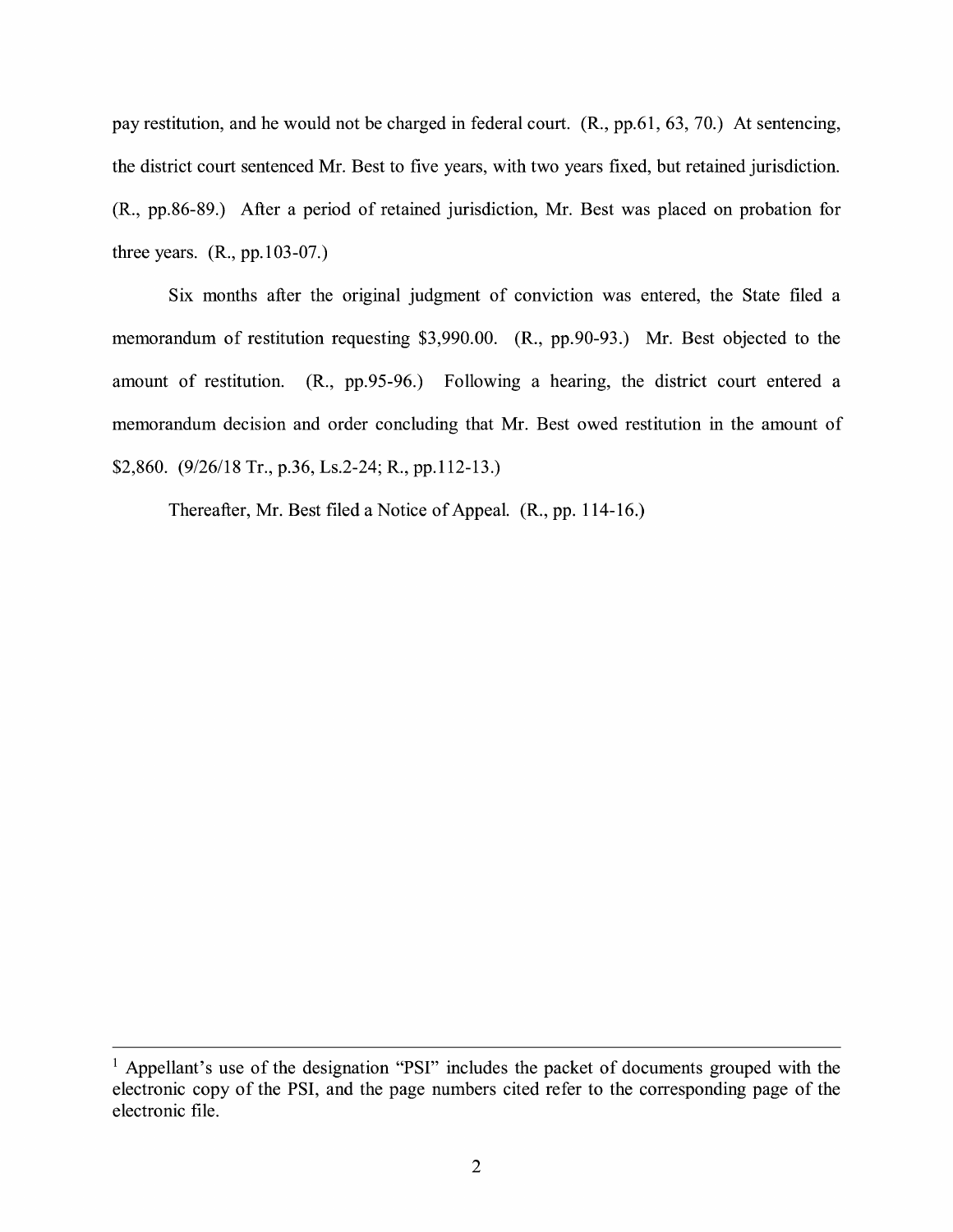# **ISSUE**

Did the district court err in awarding restitution for the AR15 where the amount ordered was not based on substantial and competent evidence?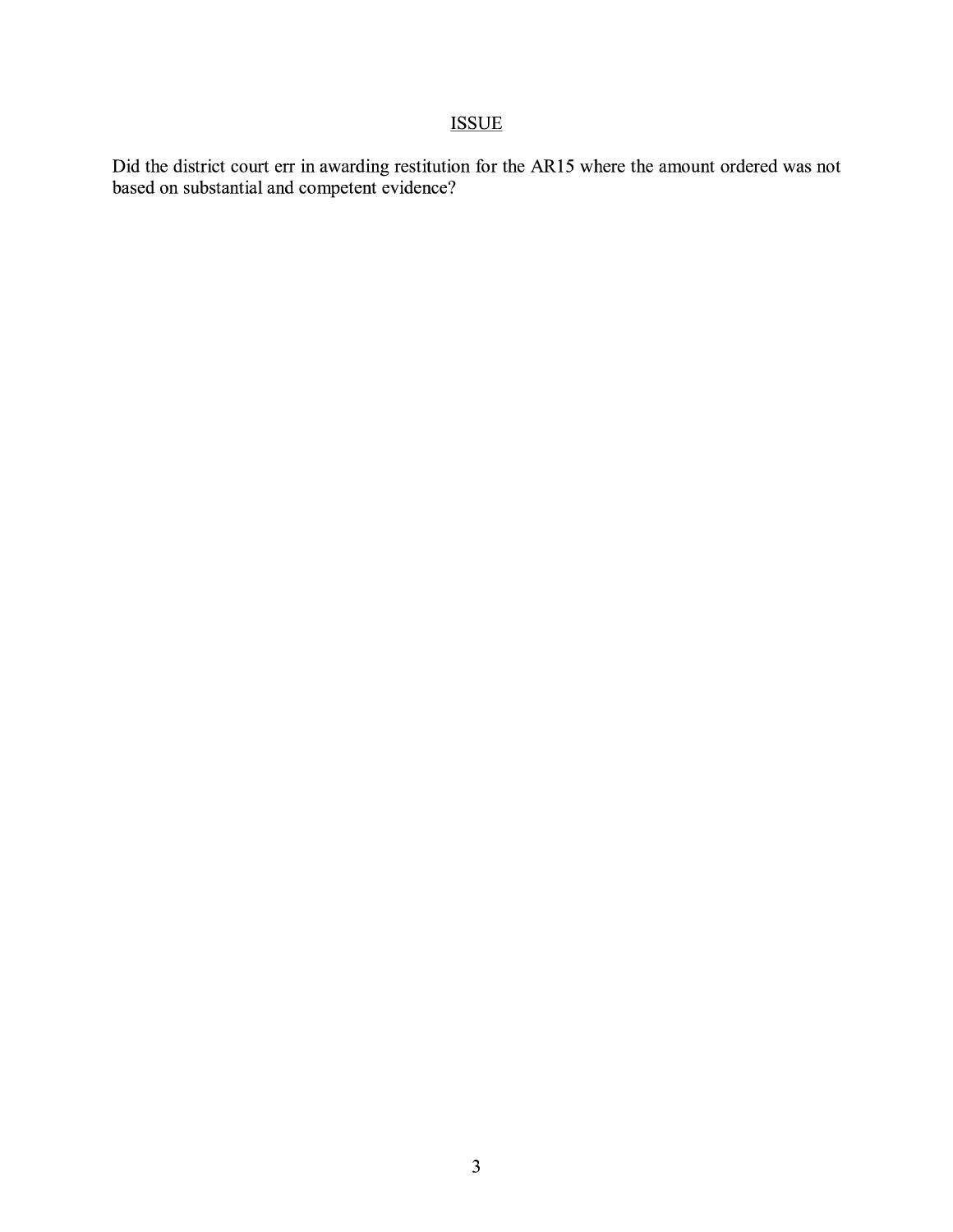#### ARGUMENT

#### The District Court Erred In Ordering Restitution For The AR15

#### A. Introduction

Mr. Best asserts that the district court abused its discretion by awarding restitution in the amount of \$1,300 for the nine-year-old AR15. Mr. Best asserts that the district court's decision is not based on substantial, competent evidence where the State failed to establish a current market value for the gun.

#### B. Standard Of Review

"It is generally recognized ... that courts of criminal jurisdiction have no power or authority to direct reparations or restitution to a crime victim in the absence of a statutory provision to such effect." *State v. Gonzales,* 144 Idaho 775, 777 (Ct. App. 2007). A district court's exercise of discretion in ordering restitution is guided by the limitations set forth in LC. § 19-5304(7). *State v. Corbus,* 150 Idaho 599, 602 (2011). On appeal, the factual findings of the district court will not be disturbed if they are supported by substantial evidence. *State v. Straub,*  153 Idaho 882, 885 (2013). Substantial evidence is such relevant evidence as a reasonable mind might accept to support a conclusion. *Id.* The legislature has established that economic losses are to be determined by a civil preponderance of the evidence standard. LC. § 19- 5304(6); *State v. Richmond,* 137 Idaho 35, 38 (Ct. App. 2002).

### C. The District Court Erred In Ordering Restitution For The Gun Where The State Failed To Establish The Market Value Of The Gun With Substantial And Competent Evidence

Idaho Code§ 19-5304(6) provides:

Restitution orders shall be entered by the court at the time of sentencing or such later date as deemed necessary by the court. Economic loss shall be based upon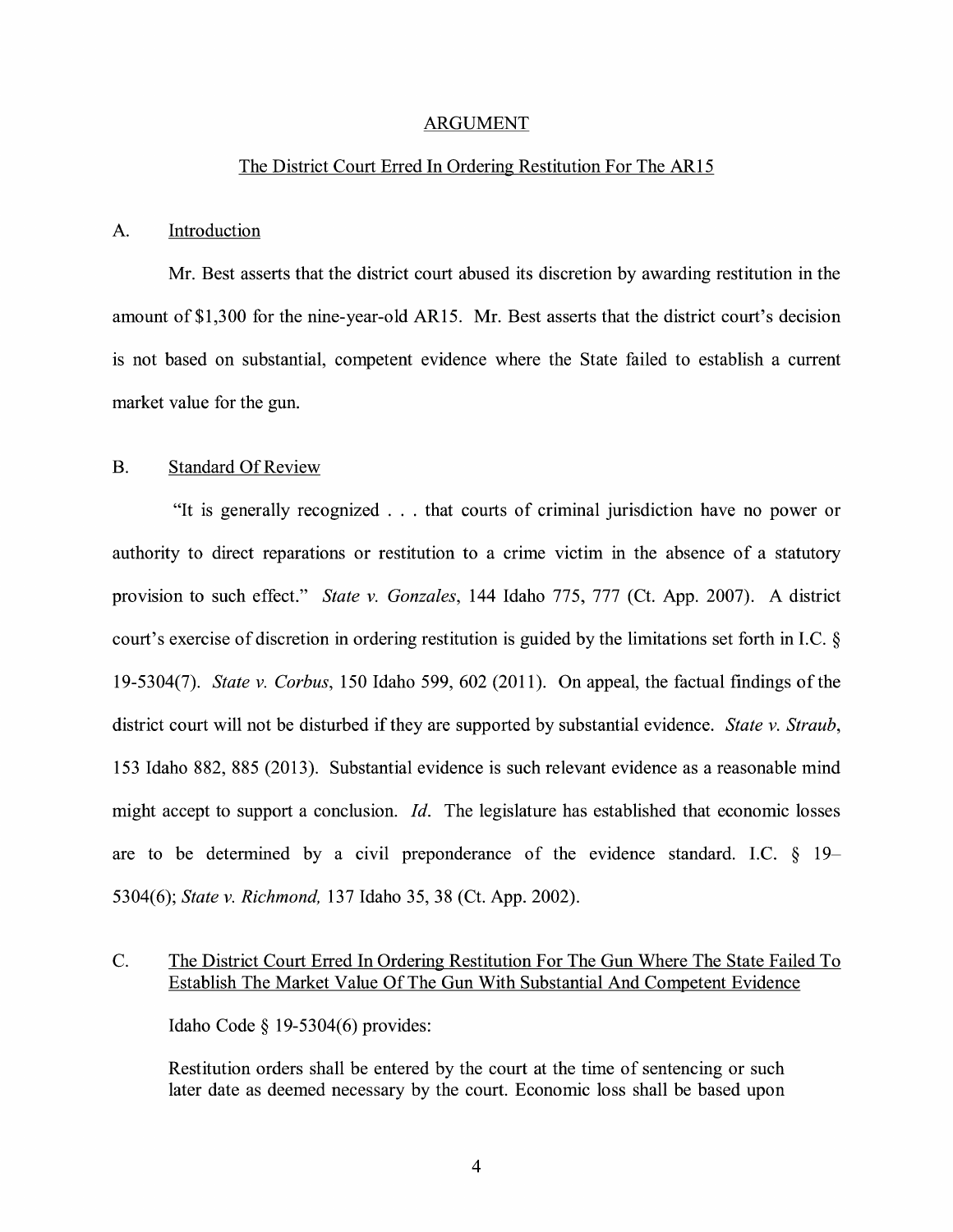the preponderance of evidence submitted to the court by the prosecutor, defendant, victim or presentence investigator. Each party shall have the right to present such evidence as may be relevant to the issue of restitution, and the court may consider such hearsay as may be contained in the presentence report, victim impact statement or otherwise provided to the court.

#### I.C. § 19-5304(6).

When considering the general restitution statute, the Idaho Court of Appeals has explained that "the amount of the award must be supported by substantial evidence" and is to be determined "based upon the civil preponderance of the evidence standard." *In re Doe,* 146 Idaho 277, 284 (Ct. App. 2008) (citations omitted). According to the specific language within the restitution statute, economic loss "includes, but is not limited to, the value of property taken ... and direct out-of-pocket losses or expenses ... " LC. § 19-5304(1)(a). Value means "the market value of the property at the time and place of the crime, or if such cannot be satisfactorily ascertained, the cost of replacement of the property within a reasonable time after the crime." I.C.  $\S$ § 19-5304(1)(c), 18-2402(11)(a). "When the value of property cannot be satisfactorily ascertained pursuant to the standards set forth in paragraphs (a) and (b) of this subsection, its value shall be deemed to be one thousand dollars (\$1,000) or less." I.C. § 18-2402(c).

In *State v. Smith,* the Court of Appeals clarified the restitution definitions, holding, "the 'market value' of consumer goods is the reasonable price at which the owner would hold those goods out for sale to the general public, as opposed to the 'cost ofreplacement' which would be the cost for the owner to reacquire the same goods." 144 Idaho 687, 693 (Ct. App. 2007). In determining the restitution owed by a defendant, the district court may consider the value of the property stolen, which is to be calculated according to its "market value," so long as that value can be satisfactorily ascertained. *Id; see also State v. Bybee,* 115 Idaho 541, 544 (Ct. App. 1989); LC. § 18-2402(1 l)(a); LC. § 19-5304(1)(a).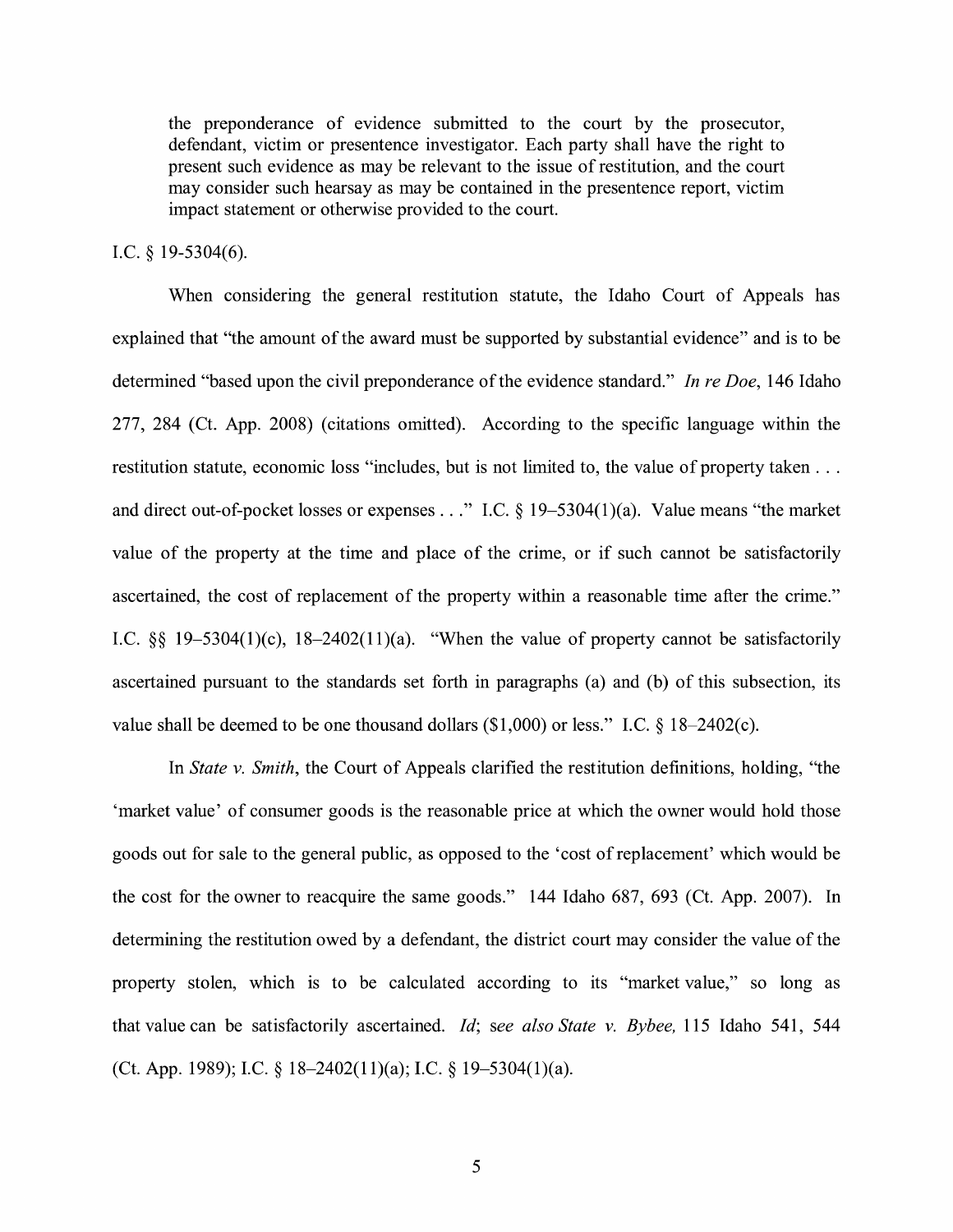At the restitution hearing, defense counsel clarified that Mr. Best was disputing only the restitution amounts for the miscellaneous ammunition and the value of the AR15.<sup>2</sup> (Tr., p.6, L.15 - p.7, L.1.) The owner who purchased the AR15, Chad Hammond, was called to testify. (Tr., p.8, Ls.4-21.) He testified that he did not recall when he purchased the gun, but guessed that it was in 2008 or 2009. (Tr., p.8, Ls.22-25; p.13, Ls.6-19.) He did not recall what kind of AR15 it was, but thought perhaps it was a Smith and Wesson brand AR15. (Tr., p.12, Ls.19-23.) He testified that he purchased it new for \$1,300, and that he did not shoot it very much. (Tr., p.9, Ls.6-22.) He did know the market value of a 2009 Smith and Wesson AR15. (Tr., p.13, Ls.23- 25; p.16, L.9 - p.17, L.2.) The gun had a laser sight, but Mr. Hammond did not testify to the cost or value of the laser sight. (Tr., p.14, Ls.3-12.) The district court inquired of him regarding the fair market value—how much money the gun could be sold for at the time of the burglary, but he did not know that information. (Tr., p.16, L.3 – p.17, L.2.) He also estimated that he had 200 boxes of .223 ammunition taken from his cabinet for an approximate loss of six dollars a box, or \$1,200.<sup>3</sup> (Tr., p.10, L.4 – p.11, L.4.)

Mrs. Stacy Hammond, Chad Hammond's spouse, also testified. (Tr., p.20, L.6 – p.24, L.25.) Her testimony focused on the research she had done to try to value the AR15. She concluded that a brand-new AR15 would cost \$1,479. (Tr., p.22, Ls.1-3.) The prosecutor requested the full purchase price of \$1,300 for the weapon, for a total restitution amount of \$2,860. (Tr., p.9, L.24 – p.10, L.3, p.26, L.17 – p.27, L.11.)

<sup>&</sup>lt;sup>2</sup> Prior to the restitution hearing, Mr. Best stipulated to pay restitution on: the piggy bank  $($50.00)$ , the AR15 case  $($40.00)$ , the magazines of AR15 ammunition  $($60.00)$ , and the Cabela's game cam  $(\$344.49)$ . (Tr., p.5, L.25 - p.6, L.24.)

 $3$  This number is contradicted by the "Restitution Form" submitted by the State in which \$1,000 was requested for the missing .223 ammo. (R., p.92.)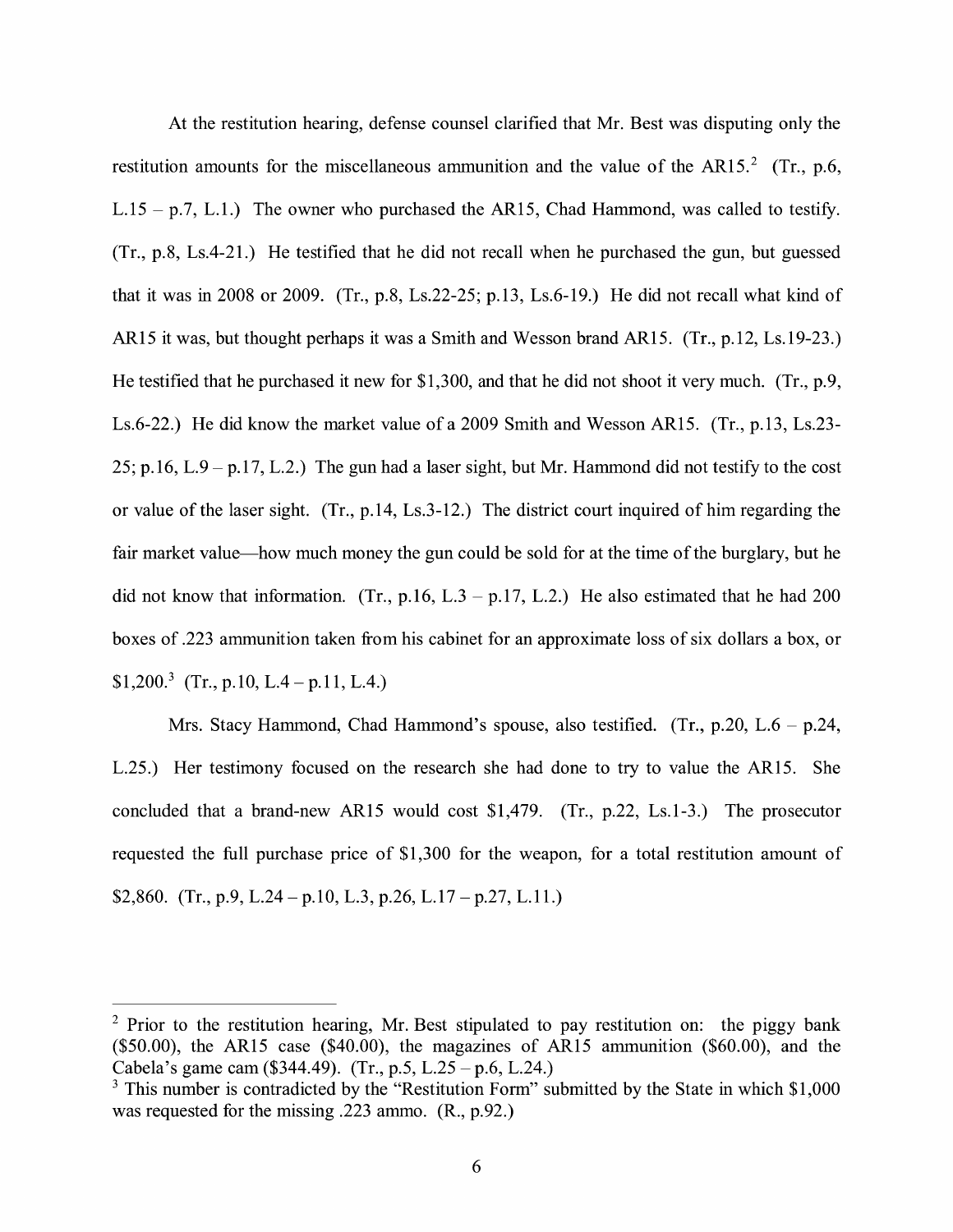Defense counsel advised the court that she had called Cabela's to inquire as to the cost of a 2009 AR15 and found it to be  $$600-\$700$ . (Tr., p.28, Ls.3-9; Def.'s Exhibit A, p.1.) She referred to Defendant's Exhibit A, a police report in the case which indicated that Mr. Best sold the AR15 for \$600. (Tr., p.27, Ls.20-23; Def.'s Exhibit A.) Defense counsel asserted that the value of the AR15 testified to by the victims was not the current fair market value, and they were not entitled to the amount paid for the rifle nearly ten years ago. (Tr., p.27, Ls.13-20.) Mr. Best maintained that the 200 boxes of ammunition were not mentioned in the police report or missing property report, but if the district court saw fit to award restitution on them, he requested that that award be for 172 boxes (200 minus the recovered 28 boxes). (Tr., p.29, L.25 - p.30, L.6.)

After the hearing, the district court determined that defense counsel's representation of what a like AR15 sold for was not sufficiently reliable; therefore, it based its determination solely on the testimony of the victims. (Tr., p.35, L.7 – p.36, L.6.) The court concluded that, in the absence of other reliable evidence, the \$1,300 paid for the rifle over nine years ago was the current fair market value. (Tr., p.36, Ls.2-6; R., pp.112-13.) The court ordered restitution in the total amount of  $$2,860<sup>4</sup>$  (Tr., p.36, Ls.2-24; R., p.112.) Mr. Best asserts that the district court abused its discretion by awarding restitution in the amount of\$1,300 for the AR15.

Mr. Best contends the State did not provide any evidence regarding the market value of the AR15 at the time and place of the burglary; nor did it not submit admissible testimony or evidence which would identify the replacement cost of the rifle. The district court ultimately concluded that the purchase price for the rifle back when it was new in 2009 was the fair market

<sup>&</sup>lt;sup>4</sup> Although the district court did not set forth a detailed accounting of the values it was attributing to each item, the number the court arrived at, \$2,860, is consistent with the calculations on the Restitution Form (R., p.92), minus the TV, Wii, and the "spot scope" for the AR15 (for which they was no testimony as to value), which the State had stipulated to remove prior to the hearing. (Tr., p.5, Ls.10-21.)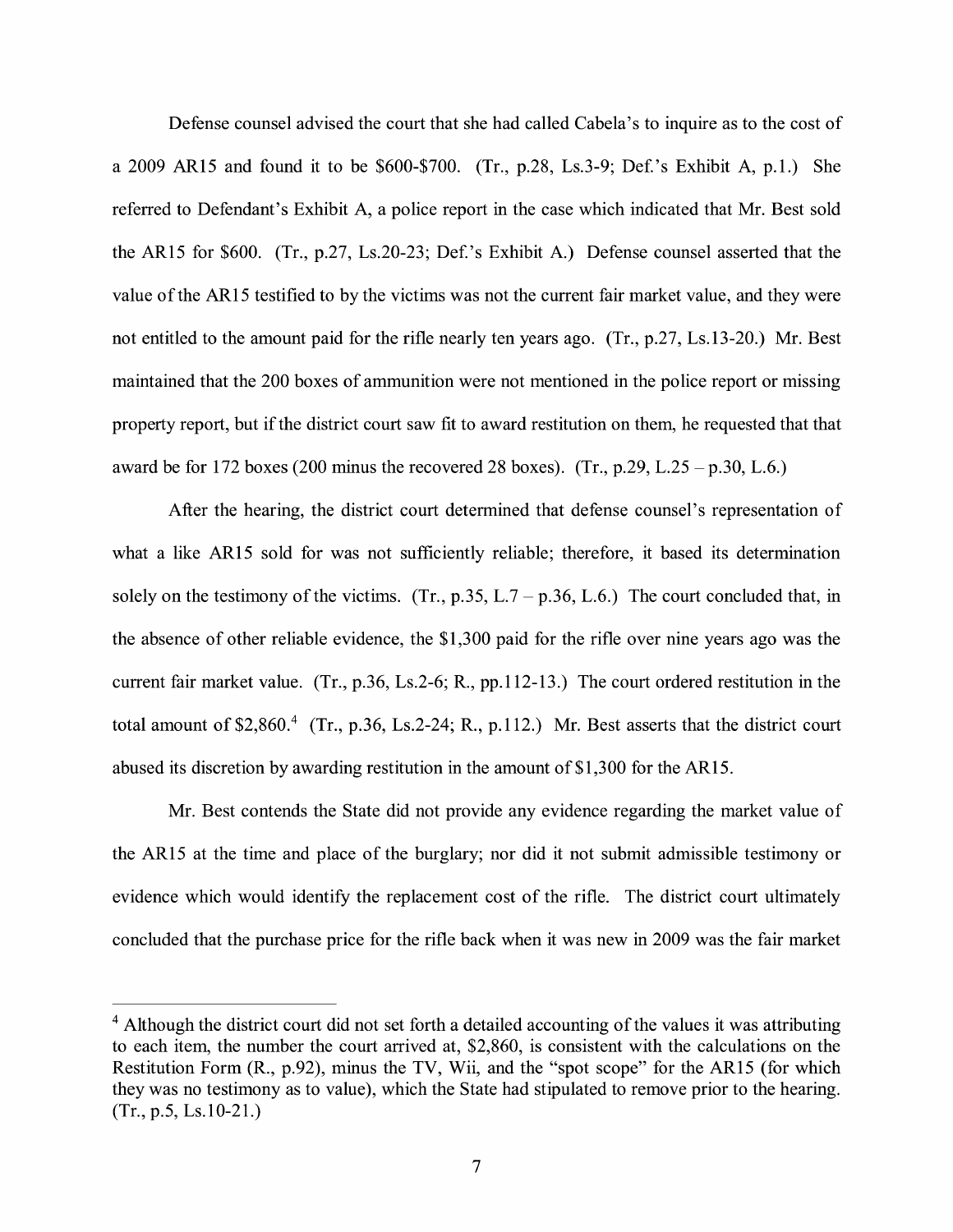value. However, the original purchase price of the ARI 5 is a not reasonable price at which the victim could hold those items out for sale to the general public—a rifle nearly ten years old is not worth the same as one purchased brand new off the showroom floor. The pertinent language from the statute requires that the value of the property must be the market value of the property *at the time and place of the crime.* The relevant value of the gun is the market value at the time the gun was stolen. The State did not present evidence as to this value, nor did the State present evidence as to the cost of replacement of the gun within a reasonable time after the burglary. Thus, the State failed to meet its burden of proving the restitution amount. Accordingly, the district court erred by ordering Mr. Best to pay \$I,300 for the ARIS. The restitution award should be vacated and remanded to the district court to recalculate the award absent the incorrect AR15 calculation.

Neither Mr. nor Mrs. Hammond could identify the market value of the 2009 ARIS, nor could they identify the cost of replacement. While the district court sought information on the market value, it was unable to acquire the information from the owner( $s$ ). Instead, the court disregarded defense counsel's representation, and acquiesced to order the purchase price of the gun bought nearly ten years ago. Mr. Best submits that this was error, as the figure determined to be the market value is not supported by substantial evidence in the record. Where the evidence supporting the \$I,300 award is simply the district court's best guess, the evidence is not substantial. Because the State did not sufficiently prove that the victims' losses for the ARIS were \$I,300, this portion of the restitution award must be vacated.

Because the State failed to present substantial, competent evidence in support of the restitution award, Mr. Best submits that the restitution award must be vacated.